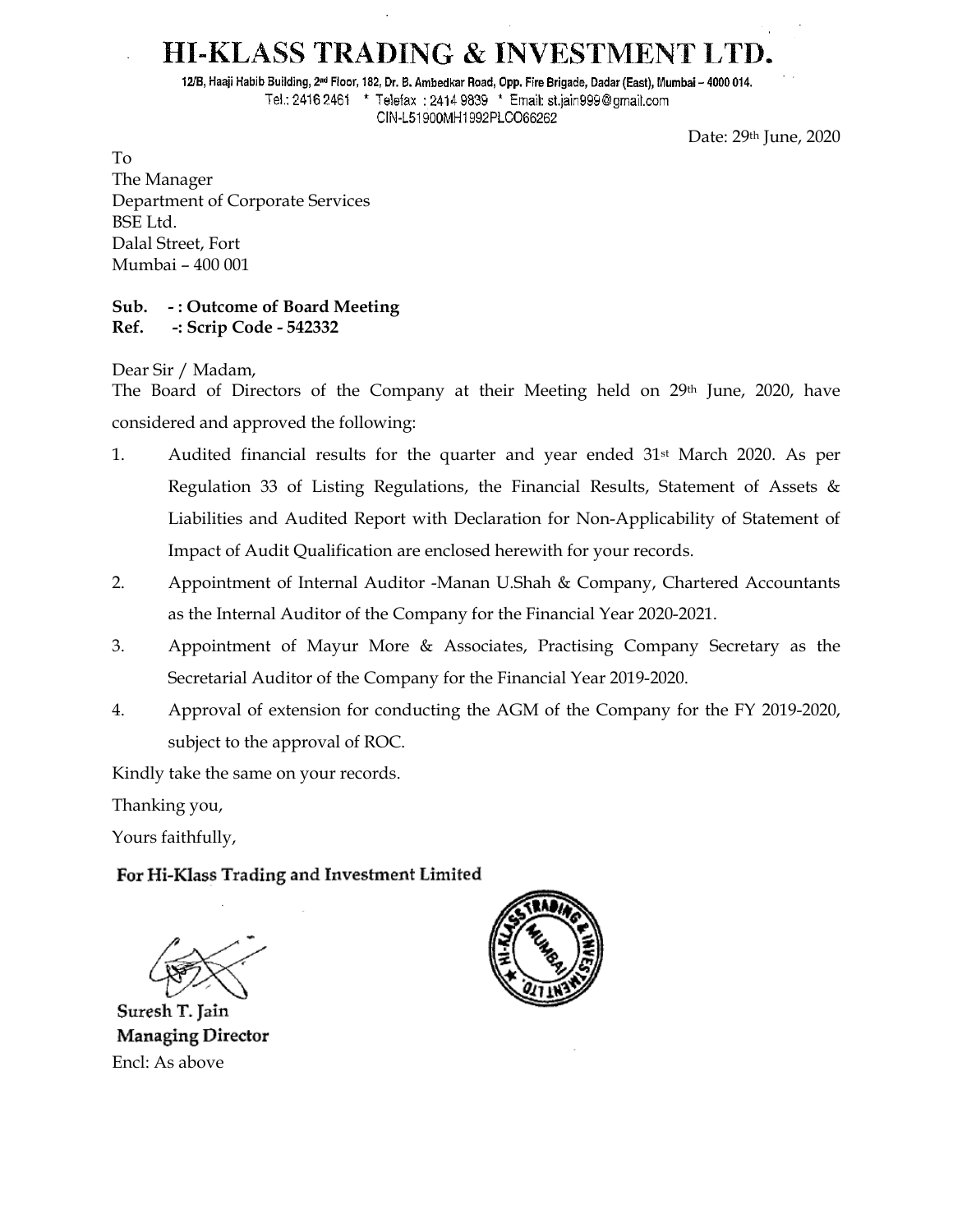HI-KLASS TRADING & INVESTMENTS LIMITED<br>CIN : L51900MH1992PLC066262<br>Registered Office: 24, Veer Narinam Road, Rehman Building, 2nd Floor, Office No. 15, Fort, Mumbai 400 001.

لأنكم

### Statement of Standalone Audited Results for the Quarter and year ended 31/03/2020

|                                     |                                                                                              | Quarter Ended                |                                           | Year Ended<br>Year to date figure Year to date figure                 |                                        |                                              |
|-------------------------------------|----------------------------------------------------------------------------------------------|------------------------------|-------------------------------------------|-----------------------------------------------------------------------|----------------------------------------|----------------------------------------------|
|                                     | Particulars                                                                                  | 3 months ended<br>31/03/2020 | Preceding 3<br>months ended<br>31/12/2019 | Corresponding 3<br>months ended in<br>the previous year<br>31/03/2019 | for current period<br>31/03/2020       | for the previous<br>vear ended<br>31/03/2019 |
|                                     |                                                                                              | (Audited)                    | (Unaudited)                               | (Audited)                                                             | (Audited)                              | (Audited)                                    |
|                                     | Revenue from operations                                                                      |                              |                                           |                                                                       |                                        |                                              |
|                                     | (i) Interest Income<br>(ii) Dividend Income                                                  | 8.19<br>$\blacksquare$       | 1.89<br>٠                                 | 80.40                                                                 | 14.42<br>$\blacksquare$                | 9230                                         |
|                                     | (iii) Rental Income                                                                          | $\bullet$                    |                                           |                                                                       | $\bullet$                              |                                              |
|                                     | (iv) Fees and commission Income                                                              | ۰                            | $\blacksquare$                            | ٠                                                                     | $\bullet$                              | ٠                                            |
|                                     | (v) Net gain on fair value changes                                                           | $\blacksquare$               | $\blacksquare$                            | $\bullet$                                                             |                                        | ä,                                           |
|                                     | Net gain on derecognition of financial<br>(vi) instruments under amortised cost category     | $\blacksquare$               | ٠                                         | ٠                                                                     |                                        |                                              |
|                                     | (vii) Sale of products (including Excise Duty)                                               | $\blacksquare$               | $\bullet$                                 | $\bullet$                                                             |                                        | $\blacksquare$                               |
|                                     | (viii) Sale of services                                                                      | $\blacksquare$               | ä,                                        | ٠                                                                     | ٠                                      | ٠                                            |
|                                     | (ix) Others (to be specified)<br><b>Total Revenue from operations</b>                        | 8.19                         | 1.89                                      | 80.40                                                                 | 14.42                                  | ٠<br>92.30                                   |
| (1)                                 |                                                                                              |                              |                                           |                                                                       |                                        |                                              |
| (11)                                | Other Income (to be specified)                                                               | ٠                            | $\bullet$                                 | ٠                                                                     | ä,                                     | $\blacksquare$                               |
|                                     |                                                                                              |                              |                                           |                                                                       | 14.42                                  | 9230                                         |
| (III)                               | Total Income (I+II)                                                                          | 8.19                         | 189                                       | 80.40                                                                 |                                        |                                              |
|                                     | <b>Expenses</b>                                                                              |                              |                                           |                                                                       |                                        |                                              |
|                                     | (i) Finance Costs                                                                            | $\bullet$                    | $\bullet$                                 | $\bullet$                                                             | $\blacksquare$                         | ٠                                            |
|                                     | $(ii)$ Fees and commission expense<br>(iii) Net loss on fair value changes                   | $\blacksquare$<br>٠          | $\bullet$<br>٠                            | $\blacksquare$<br>$\tilde{\phantom{a}}$                               | $\bullet$<br>٠                         |                                              |
|                                     | Net loss on derecognition of financial                                                       |                              |                                           |                                                                       |                                        |                                              |
|                                     | (iv) instruments under amortised cost category                                               |                              |                                           |                                                                       |                                        |                                              |
|                                     | (v) Impairment on financial instruments                                                      | $\bullet$                    | $\bullet$                                 | $\bullet$                                                             | $\bullet$                              | $\blacksquare$                               |
|                                     | (vi) Cost of materials consumed                                                              | ۰<br>ä,                      | $\blacksquare$<br>$\hat{\phantom{a}}$     | $\bullet$<br>$\bullet$                                                | $\ddot{\phantom{0}}$<br>$\blacksquare$ | $\bullet$<br>$\bullet$                       |
|                                     | (vii)   Purchases of Stock-in-trade<br>Changes in Inventories of finished goods,             |                              |                                           |                                                                       |                                        |                                              |
|                                     | (viii) stock-in-trade and work-in-progress)                                                  | ٠                            | $\bullet$                                 | 74.73                                                                 | ٠                                      | 74.73                                        |
|                                     | (ix) Employee Benefits Expenses                                                              | 3.14                         | 1.03                                      | 1.22                                                                  | 5.50                                   | 5.08                                         |
|                                     | Depreciation, amortization and impairment                                                    | 0.01                         |                                           | 0.03                                                                  | 0.01                                   | 0.03                                         |
| (x)<br>$\overline{(\overline{ii})}$ | Others expenses (to be specified)                                                            | 2.16                         | 0.29                                      | 30.49                                                                 | 679                                    | 33.91                                        |
| (IV)                                | <b>Total Expenses (IV)</b>                                                                   | 5,31                         | 132                                       | 106.46                                                                | 1230                                   | 113.74                                       |
| (V)                                 | Profit / (loss) before exceptional items and<br>$tax(III-IV)$                                | 2.88                         | 0.57                                      | (26.06)                                                               | 2.12                                   | (21.44)                                      |
| [VI]                                | <b>Exceptional</b> items                                                                     | $\bullet$<br>2.88            | $\sim$<br>0.57<br>$\ddot{\phantom{1}}$    | $\blacksquare$<br>(26.06)                                             | $\overline{a}$<br>212                  | (21.44)                                      |
| (VII<br>(VIII)                      | Profit/(loss) before tax (V-VI)<br>Tax Expense:                                              |                              | $\overline{\phantom{a}}$                  |                                                                       |                                        |                                              |
|                                     | (1) Current Tax                                                                              | 0.53                         |                                           | 1.37                                                                  | 0.53                                   | 1.37                                         |
|                                     | (2) Deferred Tax                                                                             | $\blacksquare$               | $\ddot{\phantom{a}}$                      | $\blacksquare$                                                        | ٠                                      | ٠                                            |
|                                     | Profit / (loss) for the period from continuing                                               | 2.35                         | 0.57                                      | (27.43)                                                               | 1.59                                   | (22.81)                                      |
| (IX)<br>(X)                         | operations(VII-VIII)<br>Profit/(loss) from discontinued operations                           |                              | $\blacksquare$                            | $\bullet$                                                             | $\blacksquare$                         | ٠                                            |
| (XI)                                | Tax Expense of discontinued operations                                                       | $\blacksquare$               | $\blacksquare$                            | $\blacksquare$                                                        | ٠                                      | ٠                                            |
|                                     | Profit/(loss) from discontinued                                                              |                              |                                           |                                                                       |                                        |                                              |
| (X 1)<br>(XIII)                     | operations(After tax) (X-XI)<br>Profit/(loss) for the period (IX+XII)                        | 2.35                         | 0.57                                      | (27.43)                                                               | 1.59                                   | (22.81)                                      |
| (XIV)                               | Other Comprehensive Income                                                                   |                              |                                           |                                                                       |                                        |                                              |
|                                     | (A) (i) Items that will not be reclassified to<br>profit or loss (specify items and amounts) |                              |                                           | ٠                                                                     | ٠                                      |                                              |
|                                     | (ii) Income tax relating to items that will not                                              |                              |                                           |                                                                       |                                        |                                              |
|                                     | be reclassified to profit or loss<br>Subtotal (A)                                            | $\blacksquare$               | $\blacksquare$                            | $\hat{\phantom{a}}$                                                   | $\bullet$                              | $\bullet$                                    |
|                                     | (B) (i) Items that will be reclassified to<br>profit or loss (specify items and amounts)     | ٠                            | $\blacksquare$                            | $\overline{\phantom{a}}$                                              | $\blacksquare$                         |                                              |
|                                     | (ii) Income tax relating to items that will be<br>reclassified to profit or loss             | ÷                            | ۰                                         | $\blacksquare$                                                        |                                        |                                              |
|                                     | Subtotal (B)                                                                                 | ٠                            | $\blacksquare$                            | $\blacksquare$                                                        | $\blacksquare$                         | $\blacksquare$                               |
|                                     | Other Comprehensive Income (A + B)                                                           | $\blacksquare$               | $\blacksquare$                            | -                                                                     | ۰                                      | $\blacksquare$                               |



秦

44

Ę

ï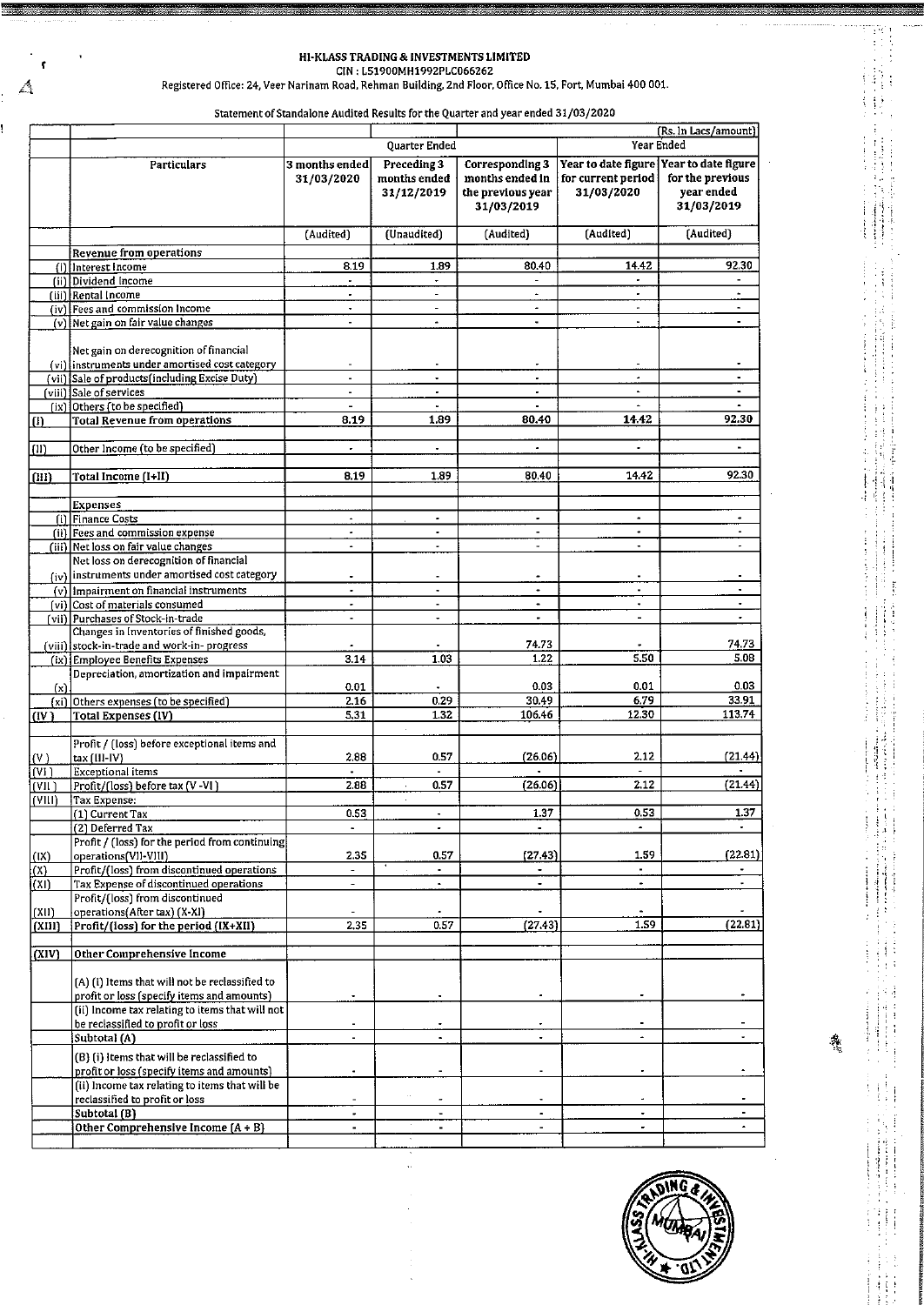| ,<br>(XV) | Total Comprehensive Income for the<br>period (XIII+XIV) (Comprising Profit<br>(Loss) and other Comprehensive Income<br>for the period) | 2.35 | 0.57           | (27.43) | 1.59      | (22.31) |
|-----------|----------------------------------------------------------------------------------------------------------------------------------------|------|----------------|---------|-----------|---------|
|           | Earnings per equity share (for                                                                                                         |      |                |         |           |         |
| (XVI)     | continuing operations)                                                                                                                 |      |                |         |           |         |
|           | Basic (Rs.)                                                                                                                            | 0.08 | ۰              | ٠       | 0.05      |         |
|           | Diluted (Rs.)                                                                                                                          | 0.08 | $\blacksquare$ | ۰       | 0.05      |         |
| (XVII)    | Earnings per equity share (for<br>discontinued operations)                                                                             |      |                |         |           |         |
|           | Basic (Rs.)                                                                                                                            | ٠    |                | ۰       | ٠         |         |
|           | Diluted (Rs.)                                                                                                                          |      |                | ۰       | $\bullet$ |         |
|           | Earnings per equity share (for<br>(XVIII) continuing and discontinued operations)                                                      |      |                |         |           |         |
|           | Basic (Rs.)                                                                                                                            | 0.08 |                | ۰.      | 0.05      |         |
|           | Diluted (Rs.)                                                                                                                          | 0.08 | ۰              | ۰.      | 0.05      |         |

Notes:

**1)** The above results were reviewed by the Audit Committee and thereafter taken on record by the Board in its meeting held on 29.06.2020 and also Limited Review were carried out by the Statutory Auditors. 2) Previous period figures have been regrouped/rearranged wherever considered necessary.

3) Financial Results for all the periods presented have been prepared in accordance with iND AS notifiedunder the Companies (Indian Accounting Standards) Rules, 2015 as amended from time to time

Date : - 29.06.2020 Place : - Mumbai



For HI-KLASS TRADING & INVESTMENTS<br>LIMITED / \

N **SURESH JAIN MANAGING DIRECTOR**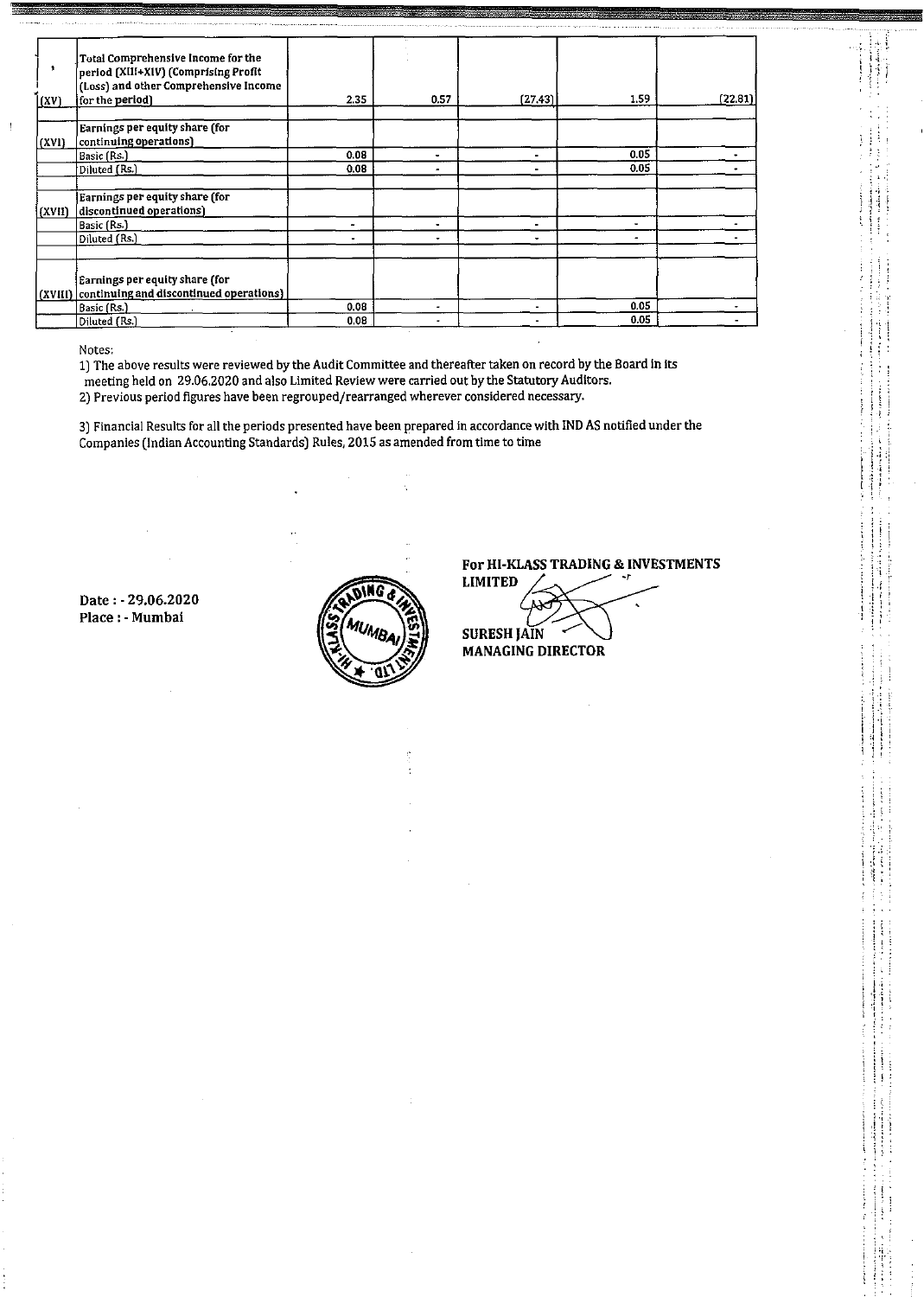## **HI-KWS TRADING** & **INVESTMENTS LIMITED**

 $\mathcal{A}_\mathcal{A}$ 

CIN : L51900MH1992PLC066262

Reg. Off.: 24, Veer Narinam Road, Rehman Building, 2nd Floor, Office No. 15, Fort, Mumbai 400 001.

|                   | Particulars                                                                                    | As at Previous year |              |
|-------------------|------------------------------------------------------------------------------------------------|---------------------|--------------|
|                   |                                                                                                | As at year ended    | ended        |
|                   |                                                                                                | (31/03/2020)        | (31/03/2019) |
|                   | <b>ASSETS</b>                                                                                  |                     |              |
|                   | 1 Financial Assets                                                                             |                     |              |
|                   | (a) Cash and cash equivalents                                                                  | 162,540             | 195,955      |
|                   | (b) Bank Balance other than (a) above                                                          | 1,898               | 5,416,246    |
|                   | (c) Derivative financial instruments                                                           |                     |              |
|                   | (d) Receivables                                                                                |                     |              |
|                   | (I) Trade Receivables                                                                          | 11,921,743          | 11,921,743   |
|                   | (II) Other Receivables                                                                         |                     |              |
|                   | (e) Loans                                                                                      | 29,551,307          | 24,031,508   |
|                   | (f) Investments                                                                                | 10,000              | 10,000       |
| (g)               | Other Financial assets (to be specified)                                                       |                     |              |
| 2                 | <b>Non-financial Assets</b>                                                                    |                     |              |
| (a)               | Inventories                                                                                    | 5,071,370           | 5,071,370    |
| (b)               | Current tax assets (Net)                                                                       |                     |              |
|                   | (c) Deferred tax Assets (Net)                                                                  |                     |              |
|                   | (d) Investment Property                                                                        |                     |              |
|                   | (e) Biological assets other than bearer plants                                                 |                     |              |
| (f)               | Property, Plant and Equipment                                                                  | 1,369               | 2,582        |
| $\left( g\right)$ | Capital work-in-progress                                                                       |                     |              |
| (h)               | Intangible assets under development                                                            |                     |              |
| (i)               | Goodwill                                                                                       |                     |              |
| (i)               | Other Intangible assets                                                                        |                     |              |
| (k)               | Other non-financial assets (to be specified)                                                   | 3,440,000           | 3,440,000    |
|                   | <b>Total Assets</b>                                                                            | 50,160,228          | 50,089,405   |
|                   |                                                                                                |                     |              |
|                   | LIABILITIES AND EQUITY                                                                         |                     |              |
|                   |                                                                                                |                     |              |
|                   | <b>LIABILITIES</b>                                                                             |                     |              |
|                   | 1 Financial Liabilities                                                                        |                     |              |
|                   | (a) Derivative financial instruments                                                           |                     |              |
|                   | (b) Payables                                                                                   |                     |              |
|                   | (I)Trade Payables                                                                              |                     |              |
|                   | (i) total outstanding dues of micro                                                            |                     |              |
|                   | enterprises and small enterprises                                                              |                     |              |
|                   | (ii) total outstanding dues of creditors other<br>than micro enterprises and small enterprises |                     |              |
|                   | (II) Other Payables                                                                            |                     |              |
|                   | (i) total outstanding dues of micro enterprises                                                |                     |              |
|                   | and small enterprises                                                                          |                     |              |
|                   | (ii) total outstanding dues of creditors other                                                 |                     |              |
|                   | than micro enterprises and small enterprises                                                   | 40,120              |              |
|                   | (c) Debt Securities                                                                            |                     |              |
|                   | (d) Borrowings (Other than Debt Securities)                                                    |                     | 51,786       |
|                   | (e) Deposits<br>(f) Subordinated Liabilities                                                   |                     |              |



4. त ने में i. W

ì

ġ. ł.

å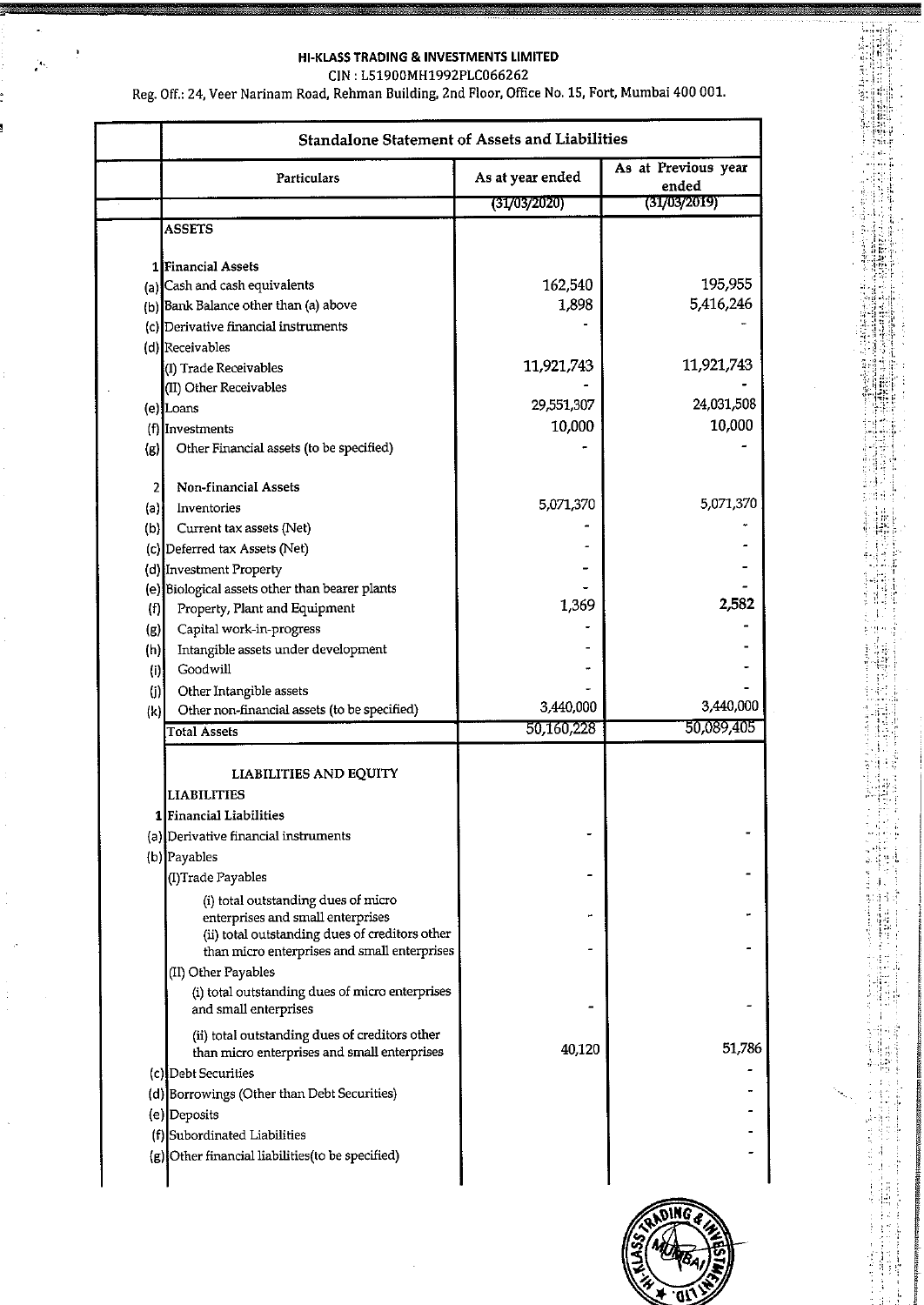| ٠ | 2   | Non-Financial Liabilities                                |                          |                          |
|---|-----|----------------------------------------------------------|--------------------------|--------------------------|
|   | (a) | Current tax liabilities (Net)                            | ٠                        |                          |
|   | (b) | Provisions                                               | 67,537                   | 144,106                  |
|   | (c) | Deferred tax liabilities (Net)                           |                          |                          |
|   | (d) | Other non-financial liabilities (to be specified)        | $\overline{a}$           |                          |
|   |     | 3 EQUITY<br>(a) Equity Share capital<br>(b) Other Equity | 38,630,500<br>11,422,071 | 38,630,500<br>11,263,013 |
|   |     | Total Liabilities and Equity                             | 50,160,228               | 50,089,405               |

**Date** : - **29.06.2020 Place** : - **Mumbai** 

For HI-KLASS TRADING & INVESTMENTS<br>LIMITED / **LIMITED**<br>SURESH JAIN **MANAGING DIRECTOR** 

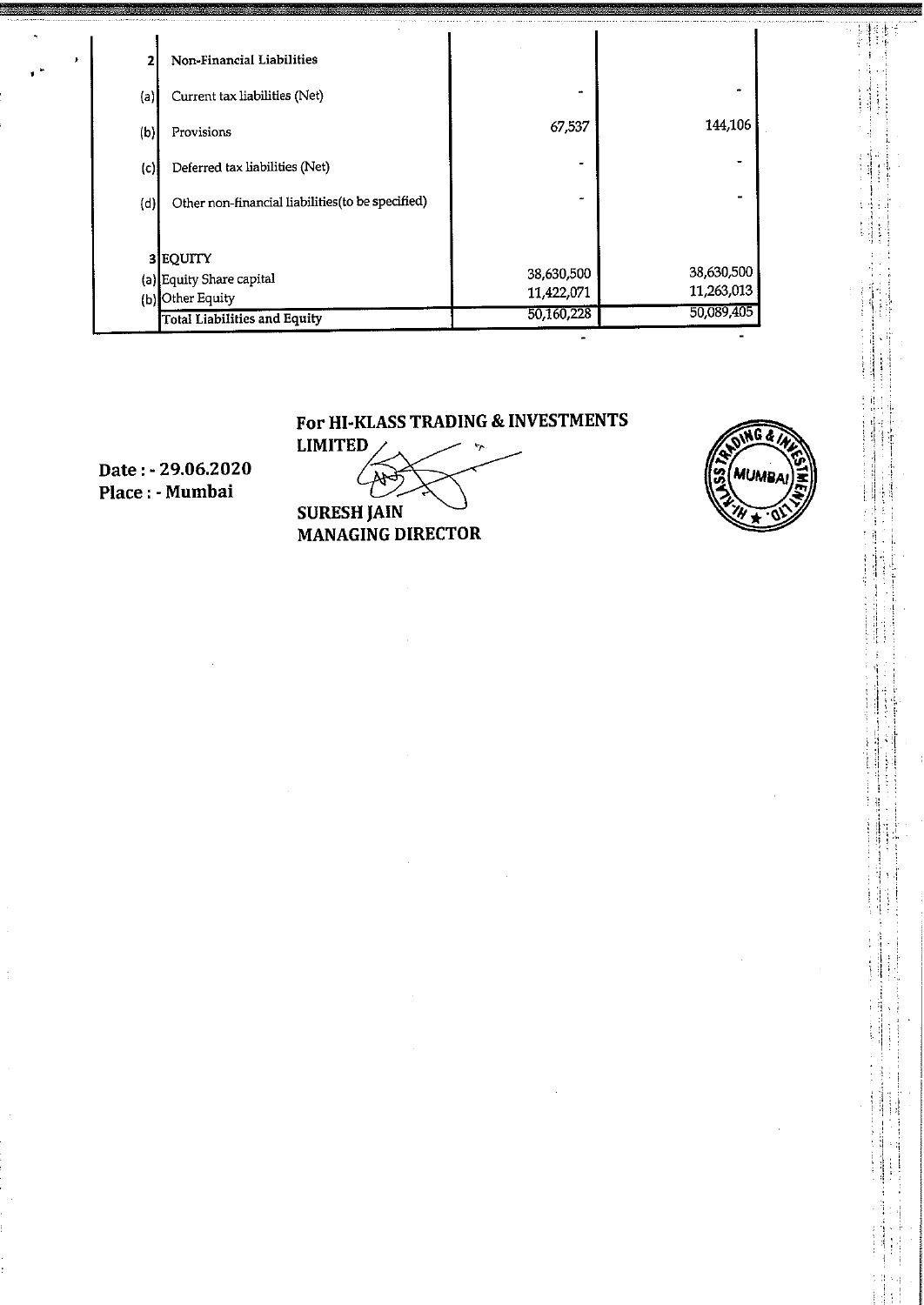# HI - KLASS TRADING AND INVESTMENTS LIMITED

CIN : L51900MH1992PLC066262 Reg. Off.: 24, Veer Narinam Road, Rehman Building, 2nd Floor, Office No. 15, Fort, Mumbai 400 001.

Cash Flow Statement for the year ended 31 March, 2020

| <b>Particulars</b>                                                                                                | For the year ended<br>31 March. 2020 |                                            | For the year ended<br>31 March. 2019 |              |
|-------------------------------------------------------------------------------------------------------------------|--------------------------------------|--------------------------------------------|--------------------------------------|--------------|
|                                                                                                                   |                                      |                                            |                                      |              |
| A. Cash flow from operating activities                                                                            |                                      |                                            |                                      |              |
| Net Profit / (Loss) before extraordinary items and tax                                                            |                                      | 212,393                                    |                                      | -2, 143, 853 |
| Adjustments for:                                                                                                  | 1213                                 |                                            | 2,972                                |              |
| Depreciation and amortisation<br>Dividend income                                                                  |                                      |                                            |                                      |              |
|                                                                                                                   |                                      | 1.213                                      |                                      | 2,972        |
| Operating profit / (loss) before working capital changes                                                          |                                      | 213,606                                    |                                      | $-2,140.881$ |
| Changes in working capital:                                                                                       |                                      |                                            |                                      |              |
| Adjustments for (increase) / decrease in operating assets:                                                        |                                      |                                            | 7.472.941                            |              |
| Inventories                                                                                                       |                                      |                                            | -6,991,655                           |              |
| Trade receivables<br>Short-term loans and advances                                                                | -5,519.799                           |                                            | 2,186,868                            |              |
|                                                                                                                   |                                      |                                            |                                      |              |
| Adjustments for increase / (decrease) in operating liabilities:                                                   |                                      |                                            |                                      |              |
| Trade payables                                                                                                    | $-88.235$                            |                                            | -422,552                             | 2.245.502    |
|                                                                                                                   |                                      | -5,608,034<br>-5,394,428                   |                                      | 104.621      |
|                                                                                                                   |                                      |                                            |                                      |              |
| Cash flow from extraordinary items<br>Cash generated from operations                                              |                                      | $-5.394.428$                               |                                      | 104,621      |
| Net income tax (paid) / refunds                                                                                   |                                      | 53,335                                     |                                      | 136,917      |
|                                                                                                                   |                                      |                                            |                                      |              |
| Net cash flow from / (used in) operating activities (A)                                                           |                                      | -5,447.763                                 |                                      | -32.296      |
| B. Cash flow from investing activities                                                                            |                                      |                                            |                                      |              |
| Sale of Non Current Investments                                                                                   |                                      |                                            |                                      | 0            |
| Dividend received                                                                                                 |                                      | Ω<br>Đ                                     |                                      | o            |
| Purchase of Computer                                                                                              |                                      |                                            |                                      |              |
| Net cash flow from / (used in) investing activities (B)                                                           |                                      |                                            |                                      |              |
| C. Cash flow from financing activities                                                                            |                                      |                                            |                                      |              |
| Receipt form Issue of Shares                                                                                      |                                      |                                            | n                                    |              |
| Net cash flow from / (used in) financing activities (C)                                                           |                                      | n                                          |                                      | n            |
|                                                                                                                   |                                      |                                            |                                      | -32,296      |
| Net increase / (decrease) in Cash and cash equivalents (A+B+C)                                                    |                                      | -5.447.763<br>5,612.201                    |                                      | 5,644,497    |
| Cash and cash equivalents at the beginning of the year                                                            |                                      |                                            |                                      |              |
| Effect of exchange differences on restatement of foreign currency Cash and cash                                   |                                      |                                            |                                      |              |
| equivalents                                                                                                       |                                      | 164,438                                    |                                      | 5,612,201    |
| Cash and cash equivalents at the end of the year                                                                  |                                      |                                            |                                      |              |
| Notes:                                                                                                            |                                      |                                            |                                      |              |
| (i) The Cash Flow Statement reflects the combined cash flows pertaining to continuing and discounting operations. |                                      |                                            |                                      |              |
| (ii) These earmarked account balances with banks can be utilised only for the specific identified purposes.       |                                      |                                            |                                      |              |
|                                                                                                                   |                                      |                                            |                                      |              |
|                                                                                                                   |                                      |                                            |                                      |              |
|                                                                                                                   |                                      | For HI-KLASS TRADING & INVESTMENTS LIMITED |                                      |              |
|                                                                                                                   |                                      |                                            |                                      |              |
|                                                                                                                   |                                      |                                            |                                      |              |
|                                                                                                                   |                                      |                                            |                                      |              |
|                                                                                                                   |                                      |                                            |                                      |              |

, ասել քաղաքական համար ազարում փախարարության ամատարարության առաջադրական առաջադրական է ու չույն առաջադրական առա<br>«Այս առաջադրական առաջադրական առաջադրական համար համար առաջադրական համար առաջադրական համար առաջադրական համար առա

 $\label{eq:2} \mathcal{L}_{\mathcal{A}}(\mathcal{L}_{\mathcal{A}}) = \mathcal{L}_{\mathcal{A}}(\mathcal{L}_{\mathcal{A}}) = \mathcal{L}_{\mathcal{A}}(\mathcal{L}_{\mathcal{A}})$ 

 $\boldsymbol{\beta}$ 

Á  $\frac{1}{2} \sum_{i=1}^n \frac{1}{2} \sum_{j=1}^n \frac{1}{2} \sum_{j=1}^n \frac{1}{2} \sum_{j=1}^n \frac{1}{2} \sum_{j=1}^n \frac{1}{2} \sum_{j=1}^n \frac{1}{2} \sum_{j=1}^n \frac{1}{2} \sum_{j=1}^n \frac{1}{2} \sum_{j=1}^n \frac{1}{2} \sum_{j=1}^n \frac{1}{2} \sum_{j=1}^n \frac{1}{2} \sum_{j=1}^n \frac{1}{2} \sum_{j=1}^n \frac{1}{2} \sum_{j=$ 

> á,  $\tau_{\rm e}$  $\label{eq:1} \frac{1}{\sqrt{2}}\left(\frac{1}{\sqrt{2}}\right)^{1/2} \left(\frac{1}{\sqrt{2}}\right)^{1/2} \left(\frac{1}{\sqrt{2}}\right)^{1/2}$

> $\ddot{z}$

 $\frac{1}{2}$ 

, and which is a constant of the mass of constant angles of the properties of the space of the space of the space of the space of the space of the space of the space of the space of the space of the space of the space of

ś, in<br>Mili<br>Mili

 $\begin{array}{c} \mathcal{P} \\ \mathcal{P} \\ \mathcal{P} \end{array}$ 

 $\ddot{\phantom{a}}$  $\hat{\mathbf{r}}$  $\bar{r}$ 

Ì.

 $\frac{1}{2}$ 

l,

Suresh Jain Director DIN No. 01142300 Place : Mumbai<br>Date : 29.06.2020

*Pkid*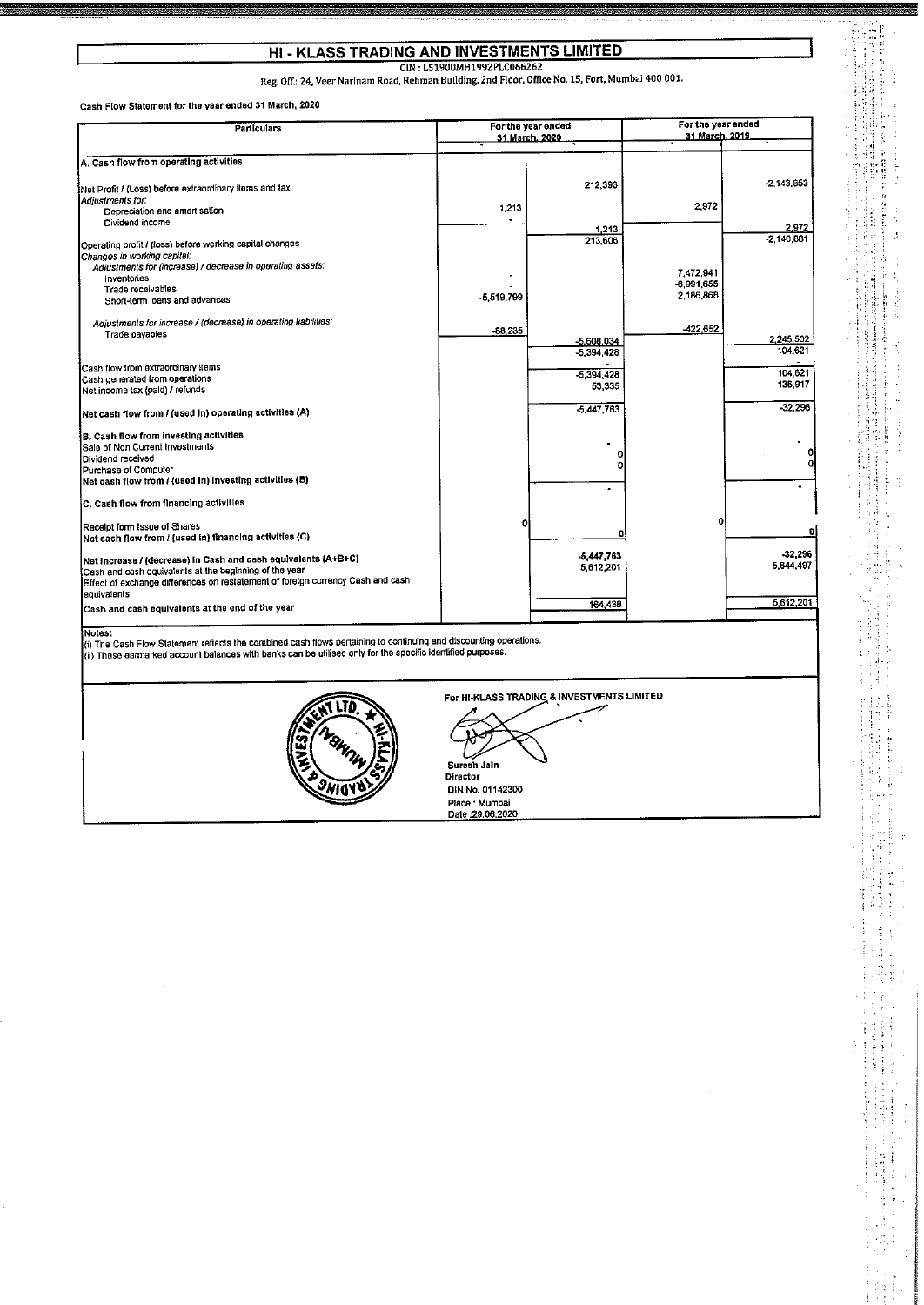

# **R R GAWANDE & CO.**

 $\Lambda$  .  $\sim$ . ...

 $\frac{1}{2}$  :  $\frac{1}{2}$  :  $\frac{1}{2}$ 

. - ! . .

!

:i

 $\ddot{\hspace{0.1cm}}$ 

 $\frac{1}{2}$  .

**CHARTERED ACCOUNTANTS** F-106, B-Wing, Express Zone Mall, Opp. Reliance Energy Ltd., Western Express Highway, Goregaon (East), Mumbai -400 063.<br>' E-Mail:- rrgawandeandco@yahoo.co.uk & rrgawandeandco@hotmail.com Mobile No 98214 61170, 93214 61170 Tel. No. 022 2088 9653<br>
INDEPENDENT AUDITOR'S REPORT

TO THE BOARD OF DIRECTORS OF HI-KLASS TRADING & INVESTMENTS LIMITED.

# Report on the audit of the Standalone Financial Results , % ..,I 4 . , . , . , , . .I,:! <;. ,, 1:; '1, Opinion k . .!

Opinion<br>We have audited the accompanying standalone quarterly financial results of HI-KLASS TRADING & INVESTMENTS LIMITED. (the company) for the quarter ended 31.03.2020 and the year to date results for the period from 01.04.2019 to 31.03.2020, attached herewith, being submitted by the company pursuant to the requirement of Regulation 33 of the SEBI (Listing Obligations and Disclosure Requirements) Regulations, 2015, as amended ("Listing Regulations").

In our opinion and to the best of our information and according to the explanations given to us these standalone financial results: ., . : ::,. I ' :

i. are presented in accordance with the requirements of Regulation 33 of the Listing Regulations in this regard; and , ,

ii. give a true and fair view in conformity with the recognition and measurement principles laid down in the applicable accounting standards and other accounting principles generally accepted in India of the net profit and other comprehensive income and other financial information for the quarter ended 31.03.2020 as well as the year to date results for the period from 01.04.2019 To 31.03.2020.

### Basis for Opinion

We conducted our audit in accordance with the Standards on Auditing (SAs) specified under section 143(10) of the Companies Act, 2013 (the Act). Our responsibilities under those Standards are further described in the Auditor's Responsibilities for the Audit of the Standalone Financial Results section of our report. We are independent of the Company in accordance with the Code of Ethics issued by the Institute of Chartered Accountants of lndia together with the ethical requirements that are relevant to our audit of the financial results under the provisions of the Companies Act, 2013 and the Rules thereunder, and we have fulfilled our other ethical responsibilities in accordance with these requirements and the Code of Ethics. We believe that the audit evidence we have obtained is sufficient and appropriate to provide a basis for our opinion. Our opinion is not modified in respect of this matter.

### Management's Responsibilities for the Standalone Financial Results

These quarterly financial results as well as the year to date standalone financial results have been prepared on the basis of the interim financial statements. The Company's Board of Directors are responsible for the preparation of these financial results that give a true and fair view of the net profiffloss and other comprehensive income and other financial information in accordance with the recognition and measurement principles laid down in Indian Accounting Standard 34, 'Interim Financial Reporting' prescribed under Section 133 of the Act read with relevant rules issued thereunder and other accounting principles generally accepted in lndia and in compliance with Regulation 33 of the Listing Regulations. This responsibility also includes maintenance of adequate accounting records in accordance with the provisions of the Act for safeguarding of the assets of the Company and for preventing and detecting frauds and other irregularities; selection and application of appropriate accounting policies; making judgments and estimates that are reasonable and prudent; and design, implementation and preintenance

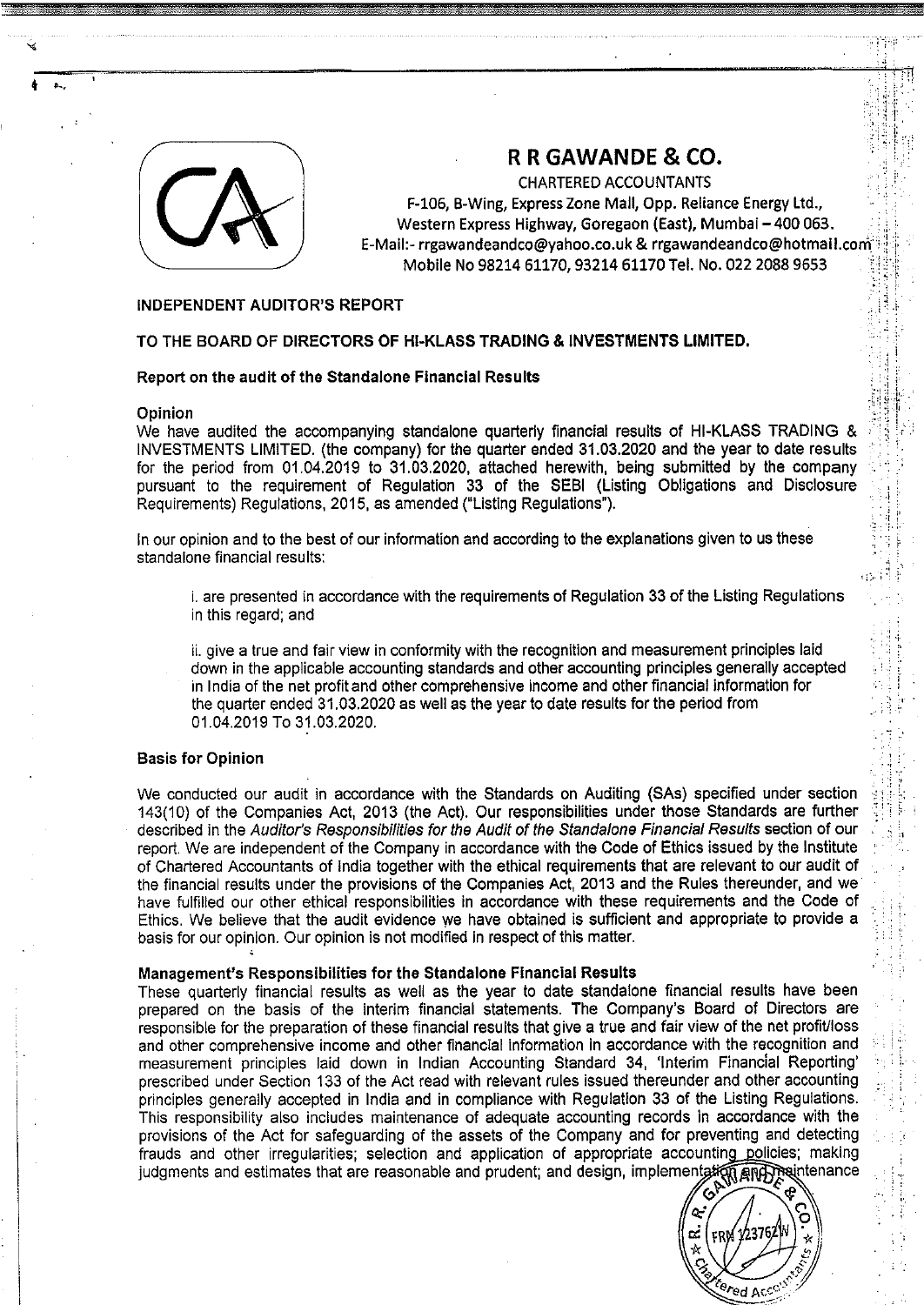

# **R R GAWANDE** & **CO.**

CHARTERED ACCOUNTANTS

**F-106,** 0-Wing, Express Zone Mall, Opp. Reliance Energy Ltd., Western Express Highway, Goregaon (East), Mumbai - **400 063.**  E-Mail:- rrgawandeandco@yahoo.co.uk & rrgawandeandco@hotmail.com Mobile No **98214 61170,93214 61170** Tel. No. **022 2088 9653** 

of adequate internal financial controls that were operating effectively for ensuring the accuracy and completeness of the accounting records, relevant to the preparation and presentation of the standalone financial results that give a true and fair view and are free from material misstatement, whether due to fraud or error.

In preparing the standalone financial results, the Board of Directors are responsible for assessing the Company's ability to continue as a going concern, disclosing, as applicable, matters related to going concern and usin

The Board of Directors are also responsible for overseeing the Company's financial reporting process.

### Auditor's Responsibilities for the Audit of the Standalone Flnanclal Results

Our objectives are to obtain reasonable assurance about whether the standalone financial results as a whole are free from material misstatement, whether due to fraud or error, and to issue an auditor's report that includes Misstatements can arise from fraud or error and are considered material if, individually or in the aggregate, they could reasonably be expected to influence the economic decisions of users taken on the basis of these standalone financial results. I

As part of an audit in accordance with SAs, we exercise professional judgment and maintain professional skepticism throughout the audit. We also:

- Identify and assess the risks of material misstatement of the standalone financial results, whether due to fraud or error, design and perform audit procedures responsive to those risks, and obtain audit evidence that is sufficient and appropriate to provide a basis for our opinion. The risk 'i of not detecting a material misstatement resulting from fraud is higher than for one resulting from error, as fraud may involve collusion, forgery, intentional omissions, misrepresentations, or the override of internal control.
- Obtain an understanding of internal control relevant to the audit in order to design audit procedures that are appropriate in the circumstances, but not for the purpose of expressing an opinion on the effectiveness of the company's internal control.
- Evaluate the appropriateness of accounting policies used and the reasonableness of accounting estimates and related disclosures made by the Board of Directors.
- Conclude on the appropriateness of the Board of Directors' use of the going concern basis of accounting and, based on the audit evidence obtained, whether a material uncertainty exists related to events or conditions that may cast significant doubt on the Company's ability to continue as a going concern. If we conclude that a material uncertainty exists, we are required to draw attention in our auditor's report to the related disclosures in the financial resuits or, if such disclosures are inadequate, to modify our opinion. Our conclusions are based on the audit evidence obtained up to the date of our auditor's report. However, future events or conditions may cause the Company to cease to continue as a going concern.



!. '

, .,  $\mathbb{R}^n$ 

,<br>հե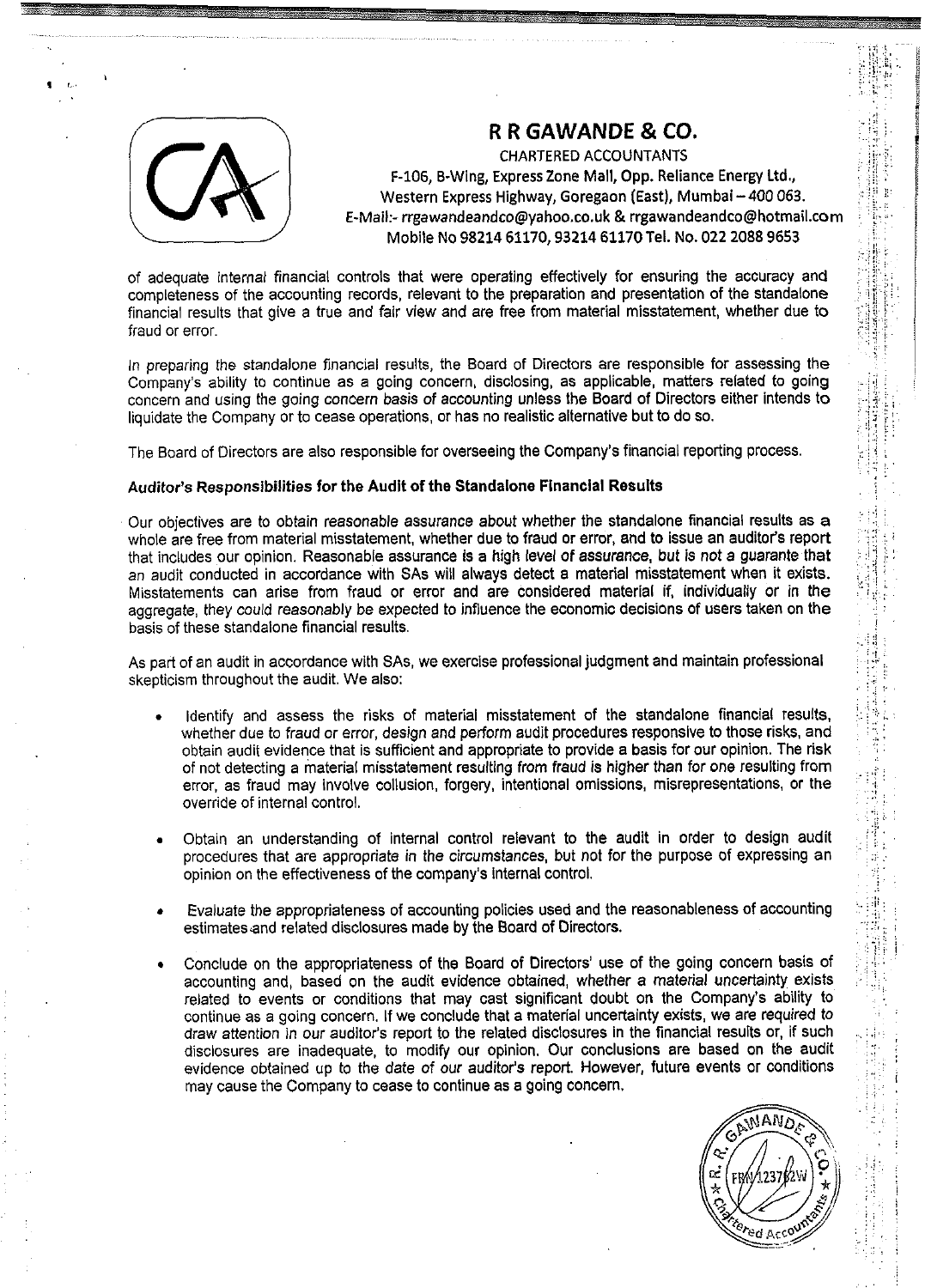

# **R R GAWANDE** & **CO.** ,:

**CHARTERED ACCOUNTANTS** 

F-106, B-Wing, Express Zone Mall, Opp. Reliance Energy Ltd., Western Express Highway, Goregaon (East), Mumbai - 400 063. E-Mail:- rrgawandeandco@yahoo.co.uk & rrgawandeandco@hotmail.com Mobile No 98214 61170, 93214 61170 Tel. No. 022 2088 9653

Evaluate the overall presentation, structure and content of the standalone financial results, including the disclosures, and whether the financial results represent the underlying transactions and events in a manner that achieves fair presentation.<br>
Intervalse with those charged with governance regarding, among oth and events in a manner that achieves fair presentation.

We communicate with those charged with governance regarding, among other matters, the planned scope and timing of the audit and significant audit findings, including any significant deficiencies in internal control that we identify during our audit.

We also provide those charged with governance with a statement that we have complied with relevant ethical requirements regarding independence, and to communicate with them all relationships and other matters that may reasonably be thought to bear on our independence, and where applicable, related safeguards.

Place of signature :- MUMBAI Place of signature :- MUMBAI<br>Date :- 29.06.2020<br> $\begin{pmatrix} \alpha^2 \\ \alpha^2 \\ \gamma \end{pmatrix}$ FRN 123762W



For R R Gawande & Co. (Firm's Registration No.123762W)

,. **i?** :. **i** <sup>p</sup>

:.:; **::\I**   $\mathbb{E}$  .

... I. *<sup>I</sup>*

dolainn an 1970.<br>Tachartasan

P.

∬a<br>W É.

**'red** ~icc',..: Signature --. R R Gawande Proprietor Membership Number.114553 UDIN. 20114553AAAAAH9034.